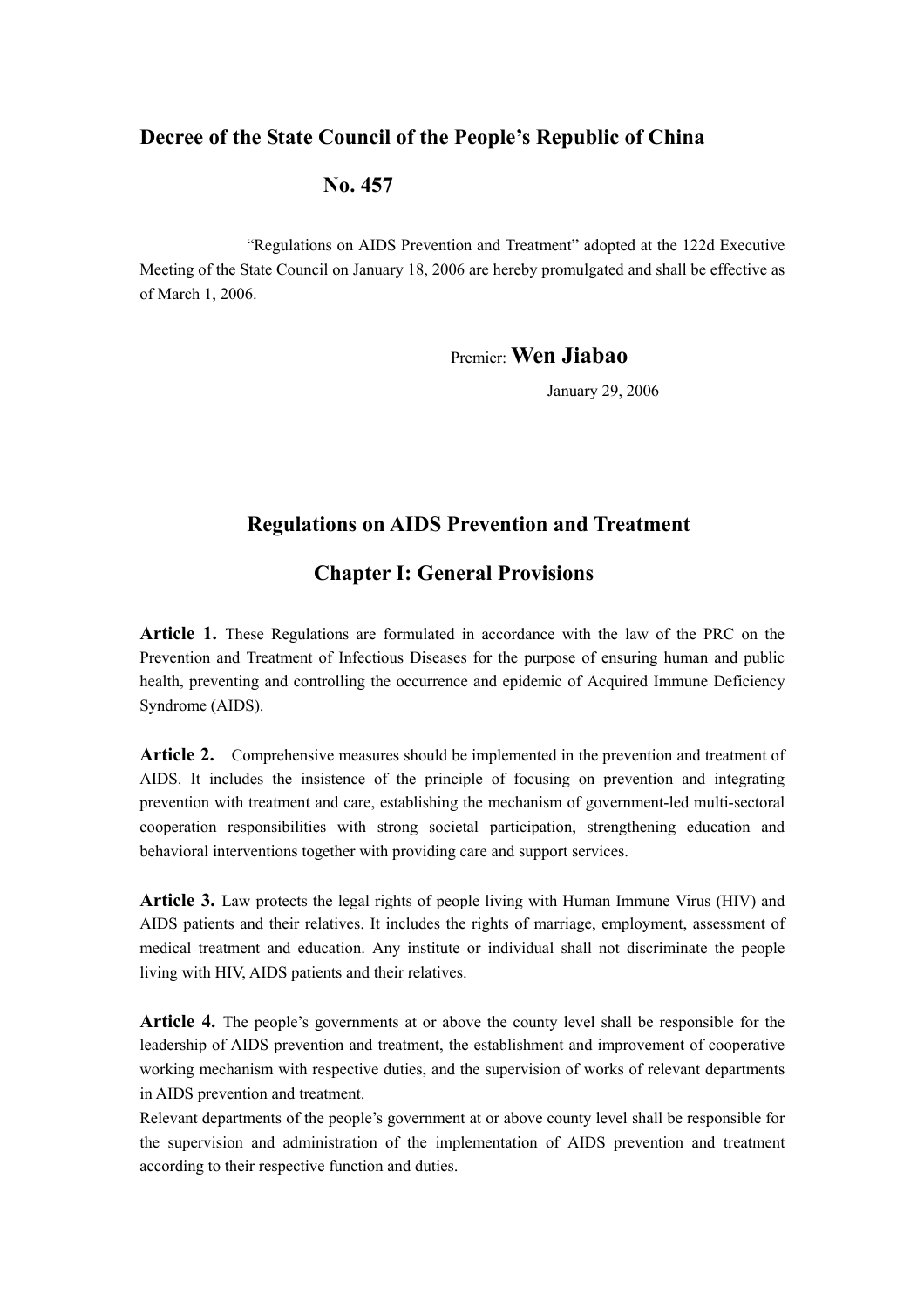**Article 5.** The competent health administrative department of the State Council, jointly with other relevant departments of the State Council, formulate the national program for AIDS prevention and treatment; The local people's governments at or above the level of county formulate and organize the implementation of the working plan on AIDS prevention and treatment within their respective administrative-zones, according to These Regulations and the national program for AIDS prevention and treatment.

**Article 6.** National government encourages and supports the people association of Trade Union, Communist Youth League, Women's Federation, and Red-cross Society etc. to take cooperative activities for AIDS prevention and treatment with various levels of people's governments. Residents Committee and Villagers Committee shall help various local governments and relevant departments of the government in educating relevant law/regulation, policy and knowledge of AIDS prevention and control, and developing supportive civil activities and implementing works for AIDS prevention and treatment.

**Article 7.** People's governments at various levels and relevant departments of the people's government shall take measures to encourage and support relevant organizations and individuals, in accordance with These Regulations and the national program for AIDS prevention and treatment and the working plan on AIDS prevention and treatment, to participate and to provide donation to the works in AIDS prevention and treatment, to carry out behavioral interventions for HIV infection vulnerable groups with high-risk behaviors, to provide care and supports to the people living with HIV, AIDS patients and their relatives.

**Article 8.** National government encourages and supports the development of scientific researches in AIDS prevention, diagnosis, and treatment; the improvement of science-technical level of AIDS prevention and control; encourages and supports the development of traditional medicine and tradition-modern combined medicine in AIDS clinical treatment and researches. National government encourages and supports the development of international co-operations and communications in AIDS prevention and treatment.

**Article 9.** The people's governments and the relevant departments of the people's government at or above the county level shall give commend and reward for the organizations and individuals who have made outstanding achievement in AIDS prevention and treatment.

For the people infected, suffered diseases, disabled or died due to participate AIDS prevention and control or during the implementation of their public duties, the people's governments and the relevant departments of the people's government at or above the county level shall give subsidy, relief in accordance with relevant regulations.

## **Chapter II: Education and Communication**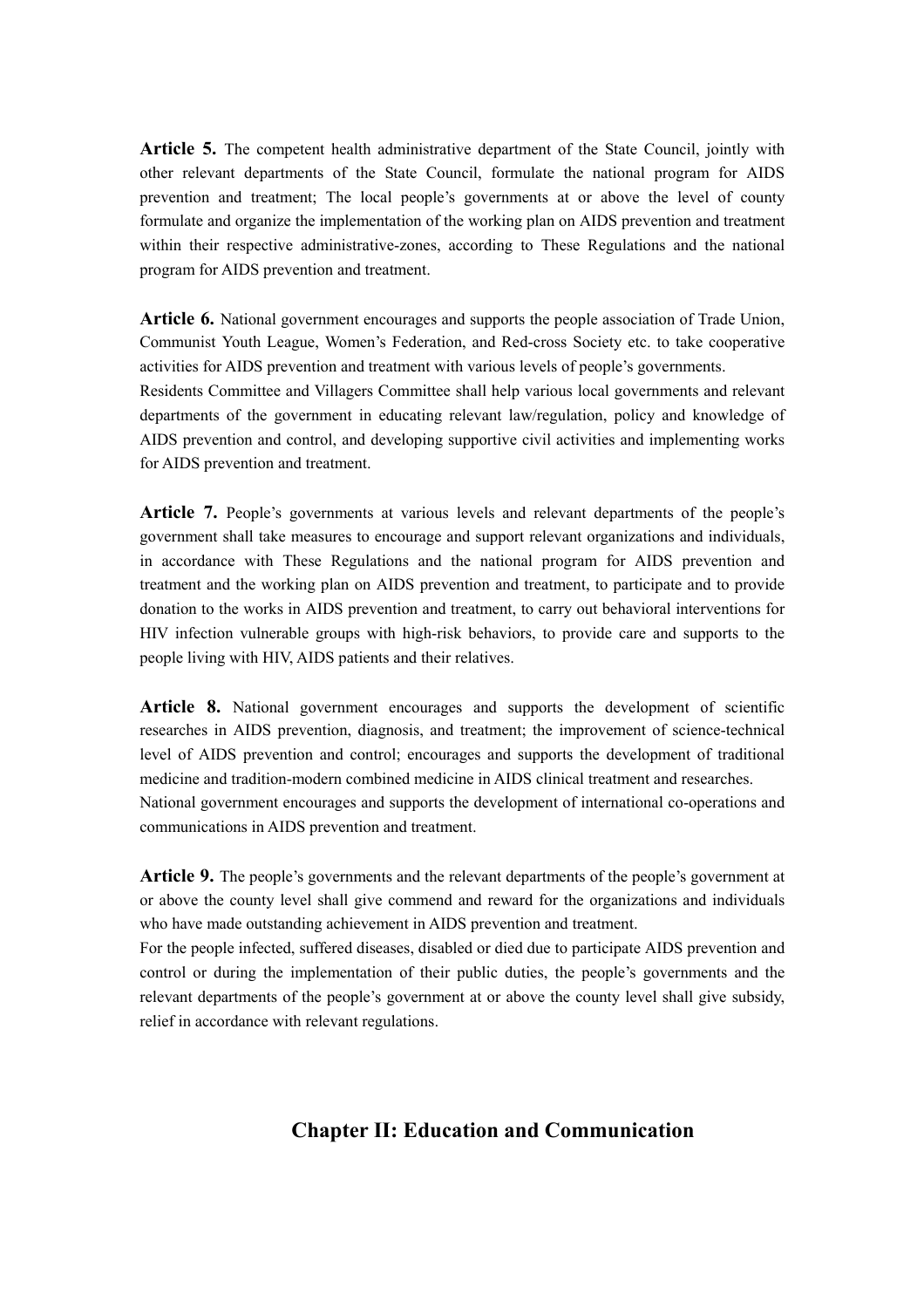**Article 10.** The people's governments and the relevant departments of the people's government at various levels shall organize and develop education and care for, and shall not discriminate, people living with HIV and AIDS patients and their relatives. The people's governments and the relevant departments of the people's government at various levels shall advocate health and civilized life-style, shall build well-supportive social environment for AIDS prevention and treatment.

**Article 11.** The people's governments and the relevant departments of the people's government at various levels shall organize the distribution of educational materials, set up fixed or posted significant non-commercial advertisement on AIDS prevention and treatment in the public locations such as transportation stations, ship-ports, air-ports, public parks, and public transportation tools (trains and ships etc).

**Article 12.** The competent health administrative department of the people's governments at or above the county level shall strengthen the education and communication on AIDS prevention and treatment, and provide technical support to relevant departments, organizations and individuals in education and communication of AIDS prevention and treatment.

Medical care and health institutes shall organize their staffs to learn relevant law and regulations, policies and knowledge about AIDS prevention and treatment; medical professionals shall carry out educational communications to their patients about AIDS prevention and treatment when they work during the process of diagnosis, treatment and counseling for patients related to AIDS or Sexual Transmitted Diseases (STDs).

**Article 13.** The competent educational administrative department of the people's governments at or above the county level shall supervise and monitor the educational activities on AIDS prevention and treatment, including in-class educational courses and out-class educational activities, in universities, colleges, multi-technical schools, and middle schools.

Universities, colleges, multi-technical schools and middle schools shall organize their students to learn relevant knowledge about AIDS prevention and treatment.

**Article 14.** The competent population and family planning administrative department of the people's governments at or above the county level shall use their network on communication and technical services to organize educational communication on AIDS prevention and treatment. Institutes of technical services in family planning shall provide education activities for the people of child-bearing age when they provide their technical services in family-planning and production health to these people.

**Article 15.** Relevant departments of the people's governments at or above the county level, and agencies in labor-employment services shall strengthen AIDS education and communication for the people of floating population from rural area to urban cities.

**Article 16.** Agencies in Customs Inspection and Quarantine shall strengthen AIDS education and communication, and provide AIDS related supervision and counseling to the people in their service-ports.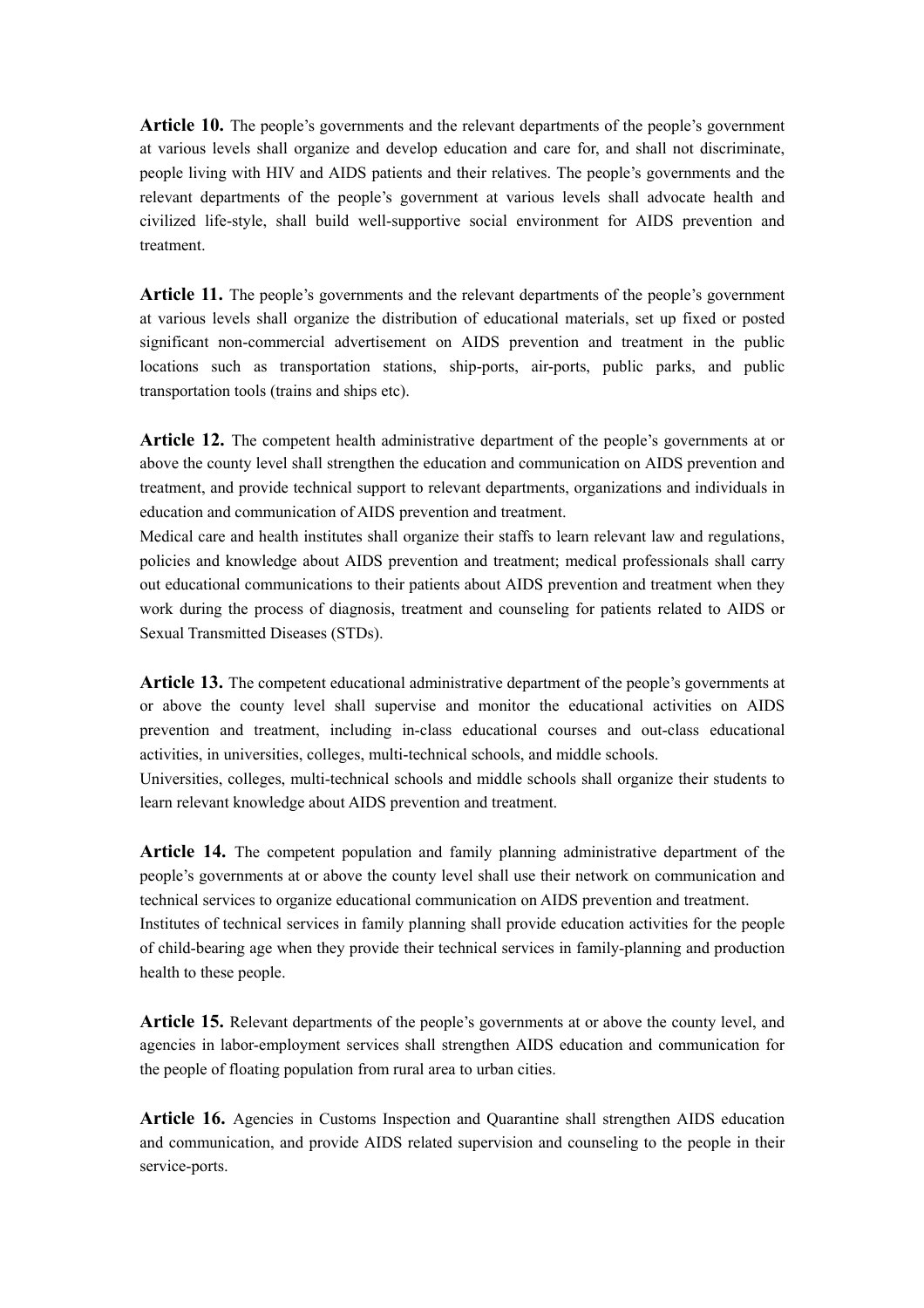**Article 17.** National government encourages and supports Women's Federation, and Red-cross Society to take educational communication on AIDS prevention and treatment into their working contents for women and children, to empower women in their health literacy and capacity, and to organize their volunteer-members to participate AIDS education and communication

**Article 18.** Local people's governments and the relevant departments of the people's government at various levels shall take measures, encourage and support relevant organizations and individuals to carry out educational communication, counseling and supervision on AIDS prevention and treatment to the HIV infection vulnerable groups with high-risk behaviors.

**Article 19.** Mass-media, including radio, television, press and internet, shall provide non-commercial communication on AIDS prevention and treatment.

**Article 20.** Institutes, associations, profit and non-profit organizations, individual profit-organizations shall organize their staffs to learn AIDS related law, regulations, policies and knowledge; shall support their staffs to participate AIDS educational communication.

**Article 21.** Local people's governments at or above the county level shall provide public counseling phone-services on AIDS prevention and treatment in institutes of health and medicine care.

## **Chapter III: Prevention and Control**

**Article 22.** Establish and improve the National AIDS Surveillance Network

The competent Health Department of the State Council formulates the National AIDS Surveillance Program and Plan. The competent Health departments of the Provinces, Autonomous Regions, and Municipalities formulate AIDS surveillance implementation and working-plan within their administrative regions, according to the National AIDS Surveillance Program and Plan, organize specific surveys on development of AIDS surveillance in order to understand the epidemical changes and trend.

Agencies of diseases prevention and control are responsible for surveillance activities to understand AIDS incidence and epidemic and factors influencing the AIDS incidence and epidemic.

Agencies of Customs Inspection and Quarantine are responsible for AIDS surveillance in people through their ports, and report their results to the competent health department timely.

**Article 23.** Voluntary system on AIDS counseling and testing shall be implemented national-wide.

The competent health department of local people's governments at or above the county level shall point agencies of health and medicine to implement the voluntary counseling and primary-testing in all peoples who voluntarily coming for counseling and testing, in accordance with the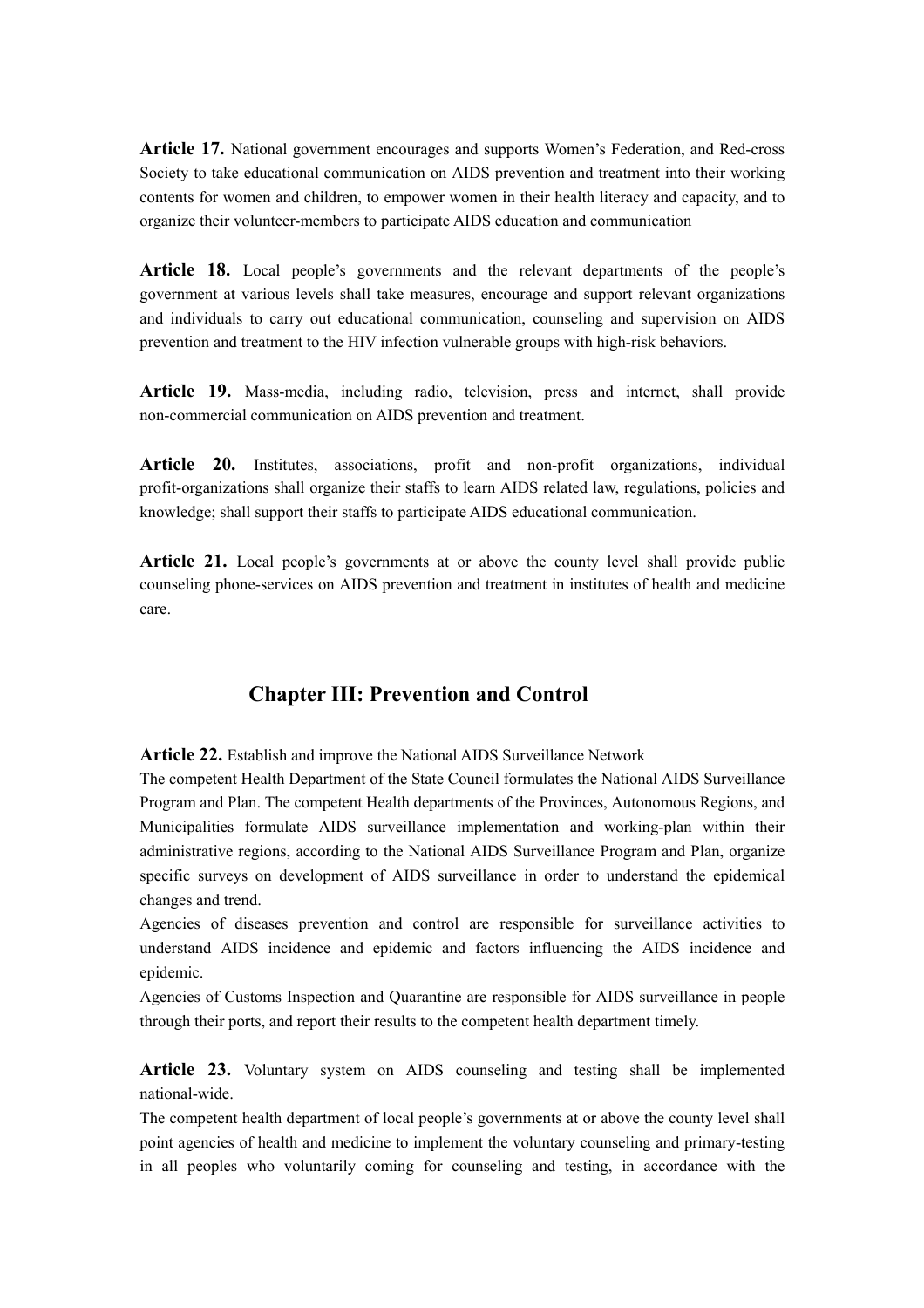formulated AIDS voluntary counseling and testing method by the competent health department of the State Council in co-operation with other relevant departments of the State Council.

**Article 24.** The competent health department of the State Council in co-operation with other relevant departments of the State Council, in accordance with the needs of AIDS prevention and control, may establish the special conditions under which AIDS tests shall be carried out.

**Article 25.** The competent health departments of the province or above, people's governments identify the labs for implementing the nationally required AIDS testing, in accordance with the distribution of medical-health agencies and the epidemic of AIDS.

National Customs Inspection and Quarantine agencies shall identify the labs for implementing the AIDS tests of people through their ports, in accordance with the criteria and practice formulated by the competent health department of the State Council.

**Article 26.** The local people's governments and the relevant departments of the people's government at county level or above, in accordance with These Regulations and the AIDS epidemic situations within their administrative regions, shall take measures, encourage and support residents committee and villagers committee and other organizations and individuals to promote behavioral intervention for AIDS prevention, and to help the HIV infection vulnerable groups with high-risk behaviors change their high-risk behaviors.

Relevant organizations and individuals, when they take behavioral interventions in the HIV infection vulnerable groups with high-risk behaviors, shall be in accordance with These Regulations and the requirements of the national AIDS prevention and treatment program and working plan.

**Article 27.** The people's governments at the county level or above shall establish the coordination mechanism in their AIDS prevention and treatment as well as the works of anti-drug abusing, organize relevant departments to implement the measures of AIDS prevention and treatment for drug-abusers.

The departments of Health, Public Security and Drug Administration of the people's governments in Provinces, Autonomous Regions, and Municipalities shall support each others, in accordance with the situations of AIDS epidemic and drug-abusers within their administrative regions, to take active and well-prepared measures in the implementation of Drug-maintenance treatment for drug-abusers, and other planned interventions.

**Article 28.** The departments of health, population and family planning, industry and commerce, drug administration, quality supervision, inspection and quarantine, Radio, film, and television etc. of the people's governments at the county level or above shall organize the promotion of condom use, shall establish and improve the supply network of condom

**Article 29** The public location mangers, identified by the people's governments of Provinces, Autonomous Regions, and Municipalities, shall put condom vending machines or other tools for condom distribution in their locations.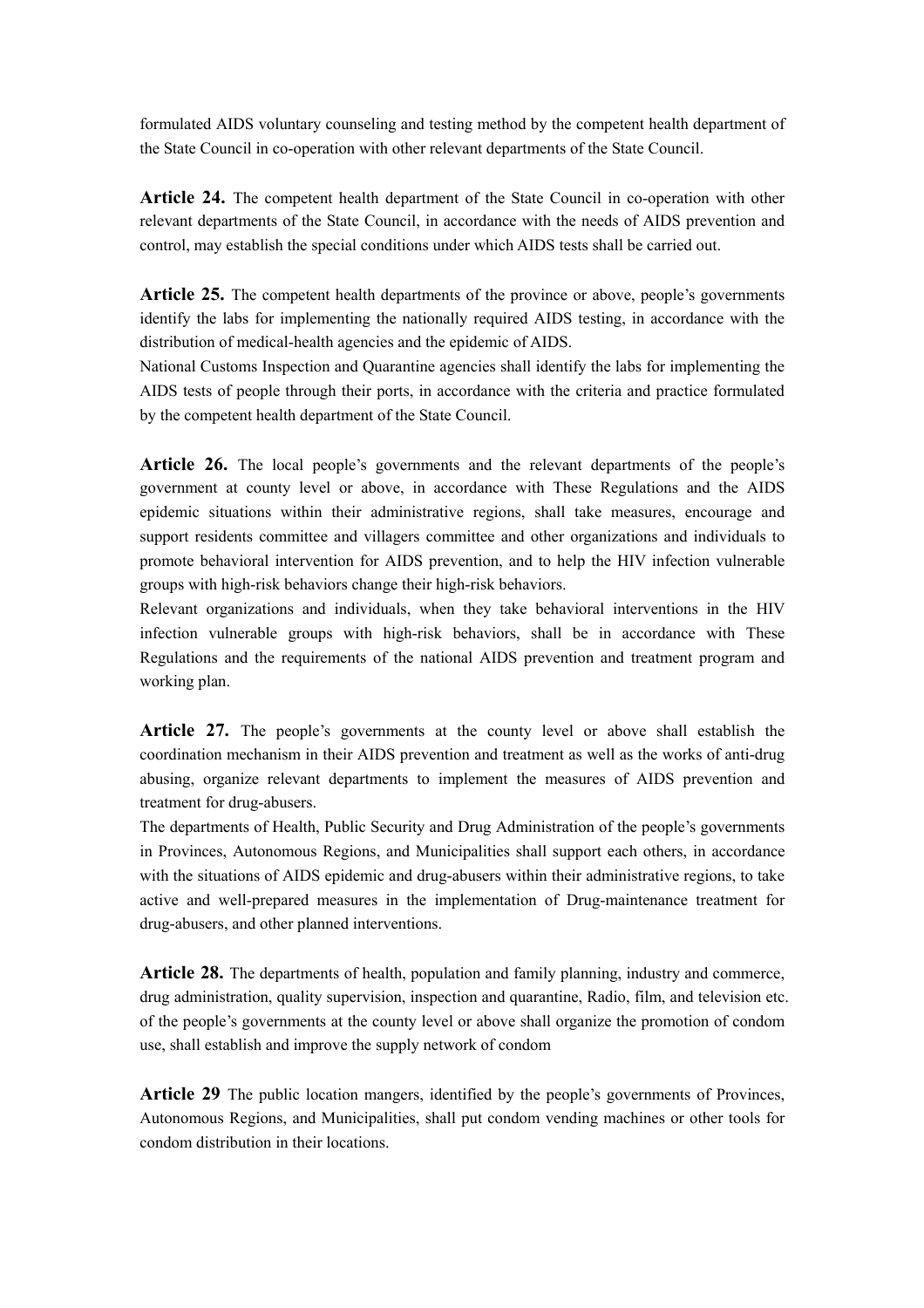**Article 30.** The servants of public locations shall take regularly health-check-up and get health-certification, in accordance with the requirements of regulations on public health administration; the managers shall exam the health certification of their servants. Servant without the health certification can not carry out the work of the services.

Article 31. The administrative agencies in public security and justice shall take proper preventive and treatment measures to HIV positives and AIDS patients among prisoners and others who under their custody, in preventing the spread of AIDS.

Local people's governments at the county level or above shall provide financial assurance to the administrative agencies in public security and justice for carrying out these preventive and treatment measures specified in this article. Agencies of diseases control and prevention shall provide the technical supports and helps.

**Article 32.** The competent health department and other relevant department of the people's governments at the county level or above shall take the trainings on knowledge and skills necessary in AIDS prevention and treatment for health professionals or others who may be infected by HIV during their business works; relevant institutes shall take effective measures in health protection and medical care.

**Article 33.** Medical care and health institutes, Customs and Inspection and Quarantine shall take the standard precautions in their operational practice and dis-infection measures, in accordance with the requirement of the competent health department of the State Council to prevent the hospital acquired HIV infections and other iatrogenic infections.

**Article 34.** Agencies of diseases control and prevention shall carry out medical follow-up for HIV positives and AIDS patients in accordance with the principle of regional administration.

**Article 35.** Blood and single plasma collection stations shall test all human blood and plasma collected; shall not provide human blood or plasma, either without HIV test or with the result of HIV positive, to medical institute and blood-product manufacturer.

Blood-product manufacturer shall perform the HIV test for each of the plasma before it used as raw materials in the blood-product manufacturing; plasma, either without HIV test or with the result of HIV positive, shall not be used as raw materials in the manufacturing.

Medical institute shall perform HIV test for each of the blood used in emergency room, shall check the HIV test for each of the blood used in clinics; blood, either without HIV test being checked or with the result of HIV positive, shall not be collected or used.

**Article 36.** Human tissue, organ, cell, bone-marrow etc. shall be HIV-tested; these materials, either without HIV testing or with the result of HIV positive, shall not be collected or used, unless these used for research or training of AIDS prevention and treatment.

**Article 37.** Imported human blood, plasma, tissue, organ, cell, bone-marrow etc. shall be approved by the competent health department of the State Council; imported blood-product shall be approved by drug-administrative department of the State Council and obtained imported drug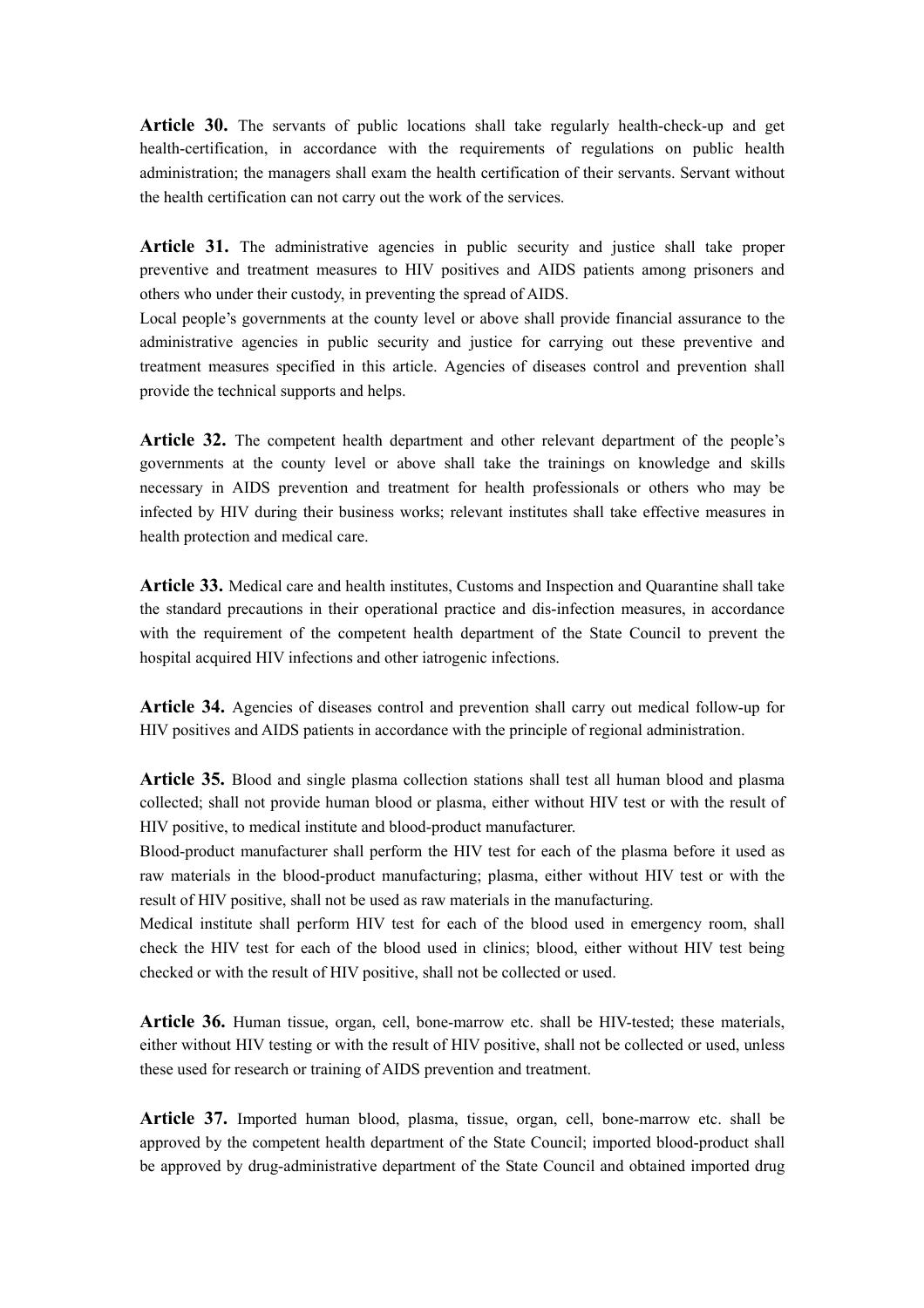certification, in accordance with the law of drug administration.

Approved, by the competent health department of the State Council, imported human blood, plasma, tissue, organ, cell, bone-marrow etc shall be inspected by the agency of quality supervision, inspection and quarantine, in accordance with the law of health quarantine and administrative regulations. These, without quarantine or with the negative quarantine result, shall not be imported.

**Article 38.** People with HIV positive and AIDS patient shall perform the following obligations:

- (1) Accept epidemiological investigation and direction of agencies of diseases control and prevention or inspection/quarantine;
- (2) Inform the fact of being infected or suffering the disease to their sexual partner in time;
- (3) Inform the fact of being infected or suffering the disease to their medical doctor when they come to see the doctor;
- (4) Take necessary precaution measures to prevent others being infected.

People with HIV positive and AIDS patient shall not, on purpose, spread the infection to others by any means.

**Article 39.** When the agencies of diseases control and prevention, and inspection/quarantine carry out AIDS epidemiological investigation, the institute or individual being investigated shall provide relevant facts.

Any institute or individual shall not release the information that may be used to identify HIV positive, AIDS patient and their relatives, such their name, address, working institute, picture, medical history etc.

**Article 40.** The competent health department and the agency of inspection/quarantine of the people's government at the county level or above may seal, test and disinfect the items with evidence suggesting the items may be contaminated by HIV. Items being tested as being HIV contaminated shall be destroyed or health-treated; items being tested as not being HIV contaminated or after being disinfected shall release the seal in time.

#### **Chapter IV: Treatment and Succor**

**Article 41.** Medical care institutions shall provide services of counseling, diagnosis and treatment to HIV positives and AIDS patients.

Medical care institutions shall not reject or make excuse to HIV positives or AIDS patients in treating their other diseases.

**Article 42.** Staff in medical care and health institutions shall inform the person who is diagnosed as HIV positive or AIDS patient; when the person has non-behavioral capacity or limited behavioral capacity, medical staff shall inform the fact to their guardian.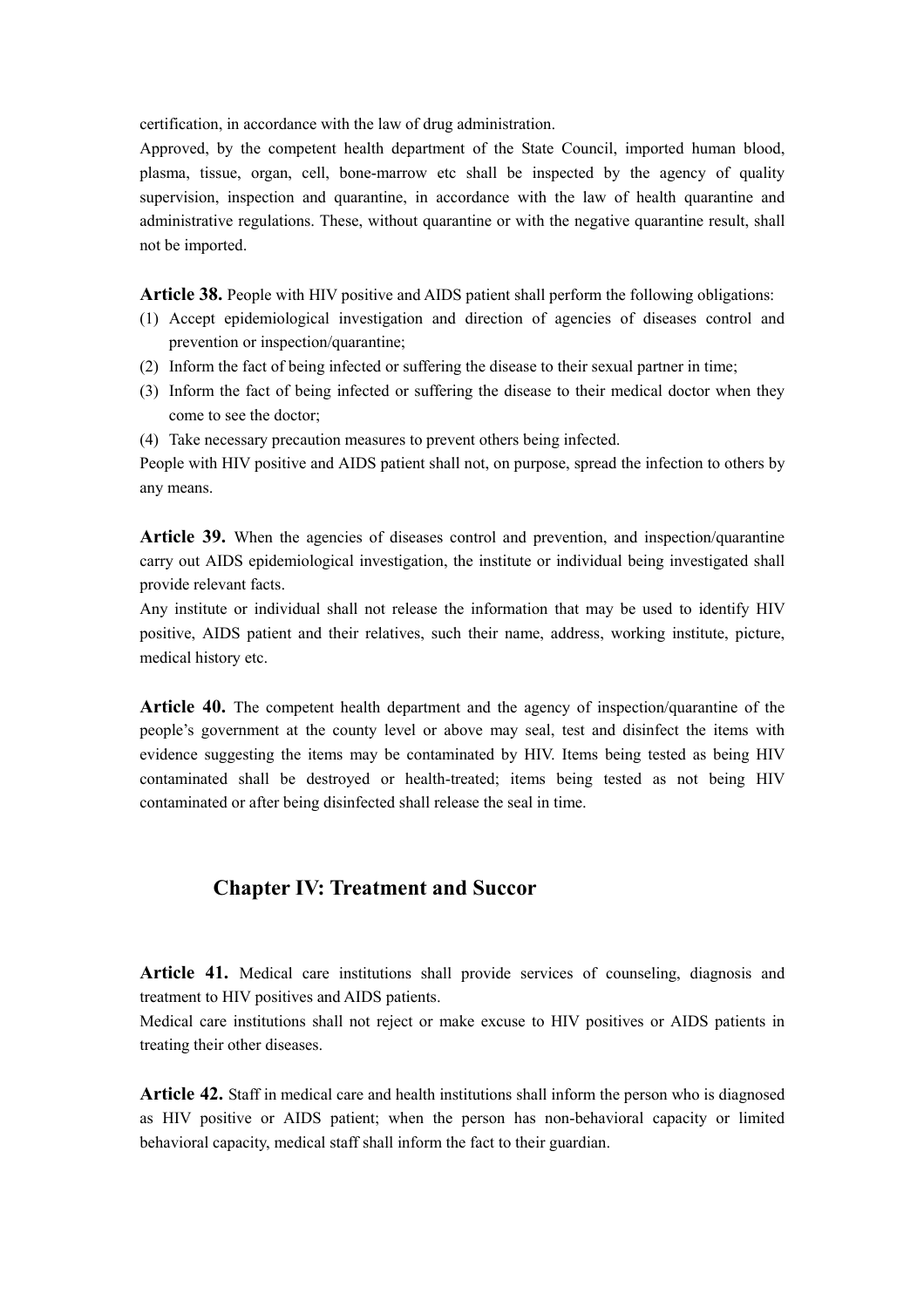**Article 43.** Medical care and health institutions shall provide counseling and test on AIDS prevention and treatment for pregnant women, and provide counseling on preventing mother-child AIDS transmission, pre-delivery direction, blocking, treatment, post-delivery direction, baby follow-up visit, test and other services for the mother and her baby who is infected by HIV, in accordance with the requirements of the directory technical protocol of preventing AIDS transmission from mother to child formulated by the competent health department of the State Council.

**Article 44.** The people's governments at the county level or above shall take the following measures on AIDS prevention and treatment, care and succor:

- (1) Freely to provide drugs of anti-retro-virus to rural AIDS patients and urban AIDS patient with economic difficulties;
- (2) Properly to provide free or low-cost medicine to rural and urban HIV/AIDS patients who are in economic difficulties during the treatment of their opportunity infections;
- (3) Freely to provide counseling and primary test to the people who are voluntarily received these services<sup>.</sup>
- (4) Freely to provide counseling and treatment to HIV infected pregnant women for the purpose of preventing the mother-child AIDS transmission.

**Article 45.** Orphan, who was left by AIDS patient and with economic difficulties, and pre-matured child, who was infected by HIV, shall have free-text books/notes and free-school-services when they receive their compulsory education; when they receive pre-school and high school education they shall have low or free tuition and other relevant costs.

**Article 46.** Local governments at the county level or above shall provide succor to HIV positives, AIDS patients, and their relatives when they have economic difficulties and in accordance with the conditions of civil alleviation.

**Article 47.** Relevant departments of local governments at the county level or above shall create the possibilities for and help these HIV positives and AIDS patients who have labor-ability in carrying out their capable jobs and productions.

#### **Chapter V: Assuring measures**

**Article 48.** The governments at the county level or above shall integrate AIDS prevention and treatment into their economical and social development program, strengthen and improve the building of AIDS prevention, tests, control, treatment and succor-service network, establish the well-functioned AIDS prevention and treatment professional team.

The people's governments at various levels shall include the expenditure of AIDS prevention and treatment into their financial budget respectively, in accordance with the needs of AIDS prevention and treatment.

**Article 49.** Local governments at the county level or above are responsible for providing the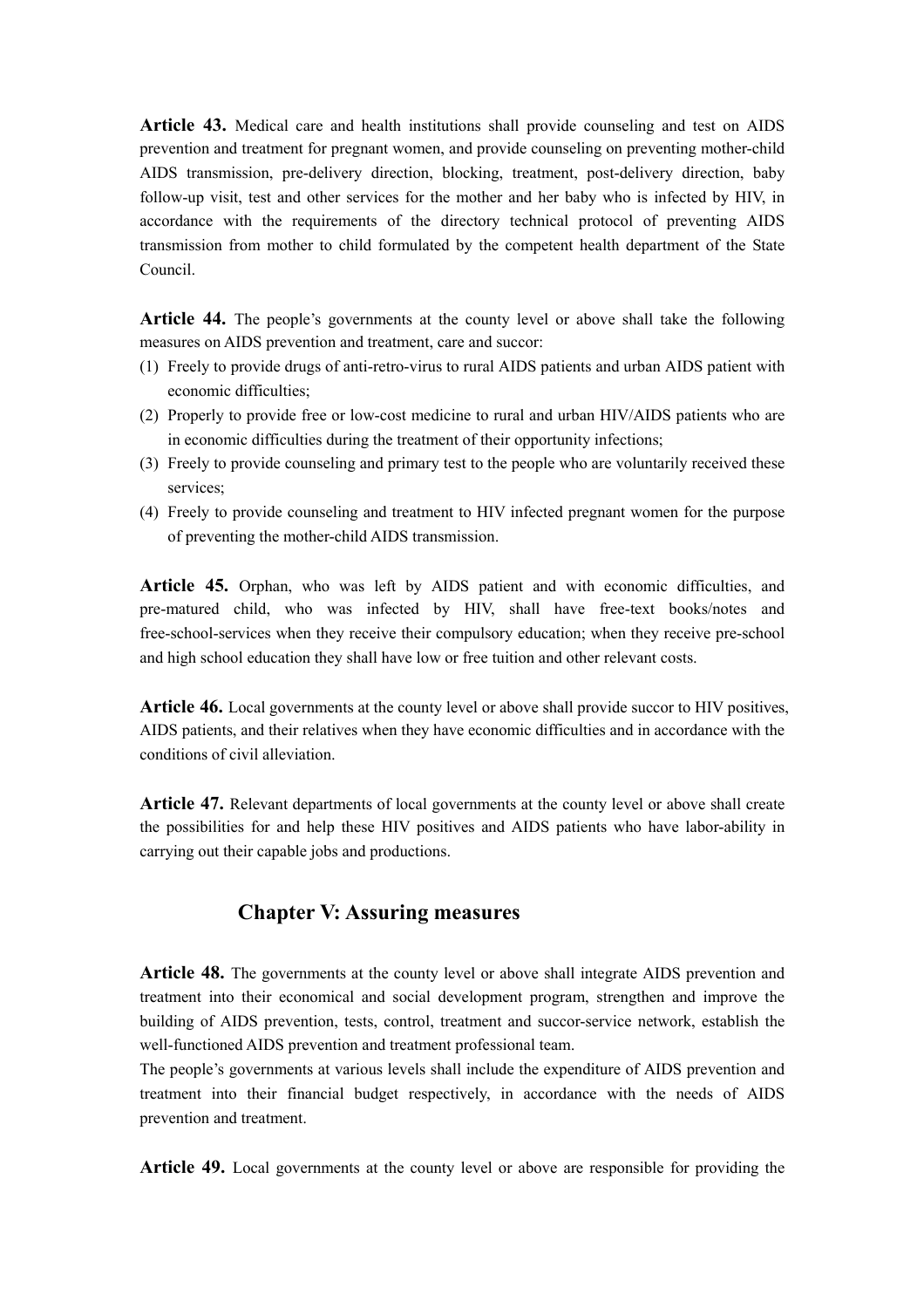necessary financial expenditure of AIDS prevention, control, and supervision-monitoring in accordance with their respective functions.

The competent health department of the State Council, together with other relevant departments of the State Council, shall identify national AIDS prevention and treatment related projects on communication, training, surveillance, testing, epidemiological survey, medical treatment and care, emergency management and supervision-monitoring. The central financial department of the national government provides subsidies to the AIDS high epidemic area and the important projects implemented in the economically under-developed area.

The people's governments of Provinces, Autonomous Regions, and Municipalities identify the AIDS prevention and treatment related projects, and provide the financial expenditures of the implementation of the projects, in accordance with the AIDS epidemic trend and needs of AIDS prevention and treatment within their administrative regions.

**Article 50** The governments at the county level or above shall store anti-HIV medicines, testing materials and other necessary materials in accordance with the AIDS epidemic trend and needs of AIDS prevention and treatment.

**Article 51.** Local governments at various levels shall formulate the supportive measures and provide necessary financial and other supporting conditions for relevant organizations and individuals in their AIDS prevention and treatment activities. Relevant organizations and individuals participating AIDS prevention and treatment shall have tax-benefits in accordance with the law.

#### **Chapter VI. Legal liabilities**

**Article 52.** When local governments at various levels fail to function These Regulations to organize, lead, assure AIDS prevention and treatment, or do not take measures of AIDS prevention and treatment, and care and succor, the government at the above level shall order to make a change and give public critique; when it causes AIDS transmission, epidemic, or other serious consequences, the competent responsible person shall be given an administrative sanction; and if a crime is constituted/established/committed, an investigation shall be carried out for criminal liability in accordance with the law.

**Article 53.** The competent health department of the people's governments at the county level or above commits These Regulations, and with one of the following conditions, the same level people's government or the competent health department of the government above shall order to make a change and give public critique; when it causes AIDS transmission, epidemic, or other serious consequences, the competent responsible person and other directly responsible persons shall be given an administrative sanction; and if a crime is constituted/established/committed, an investigation shall be carried out for criminal liability in accordance with the law.

(1) Fail to function the education and communication duties of AIDS prevention and treatment;

(2) Fail to take control measures to the items with evidence of possible HIV contamination;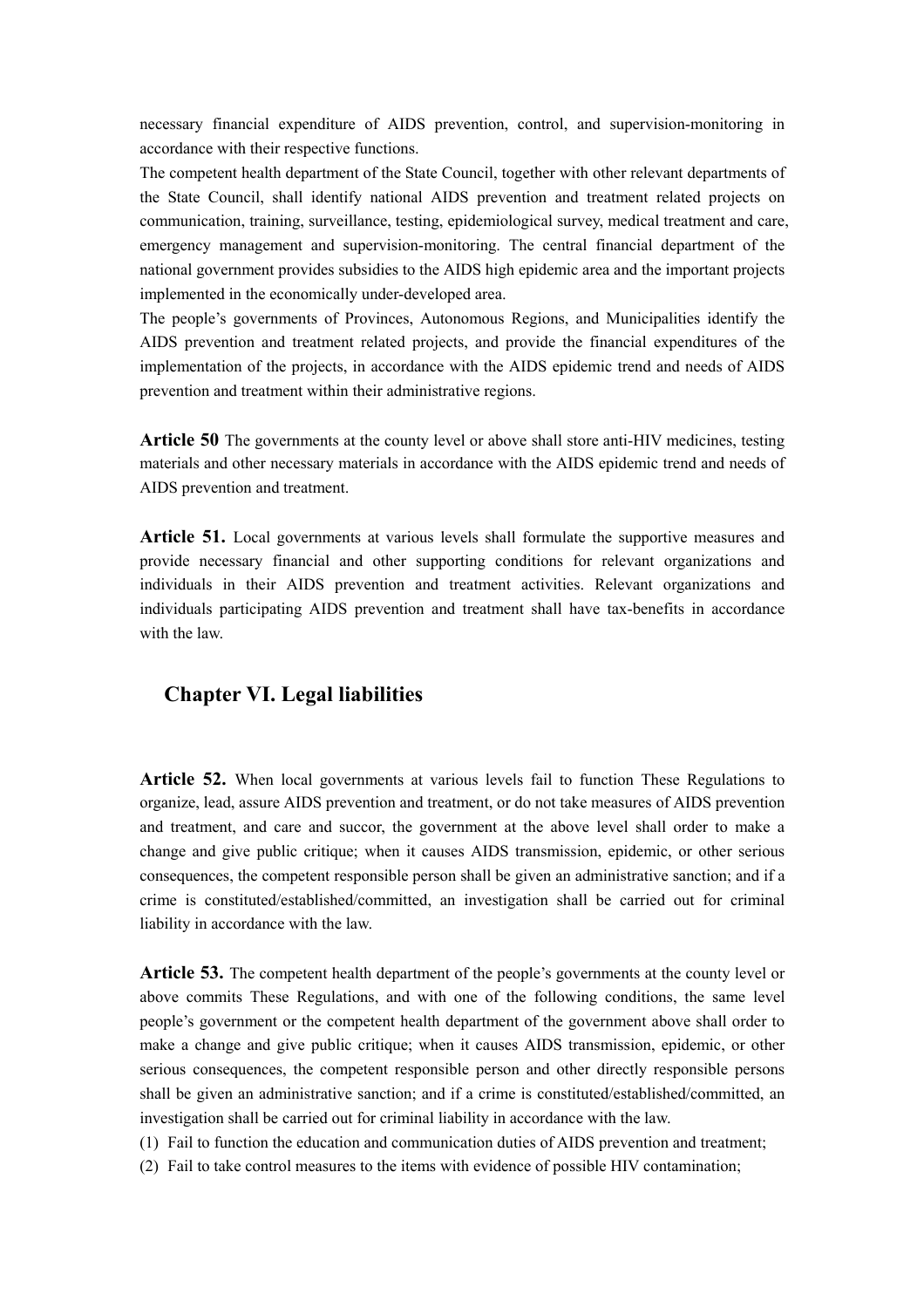(3) Other relevant behavior in non- accordance with their respective duties.

Agencies of Customs inspection and quarantine have the above circumstance; the competent department above shall give sanctions in accordance with this article.

**Article 54.** Relevant departments of people's governments at the county level or above fail to function their duties on education and communication, prevention and control; the same level people's government or the relevant department of the government above shall order to make a change and give public critique; when it causes AIDS transmission, epidemic, or other serious consequences, the competent responsible person and other directly responsible persons shall be given an administrative sanction; and if a crime is constituted/established/committed, an investigation shall be carried out for criminal liability in accordance with the law.

**Article 55.** Medical care and health institution fail to function their duties, and with one of the following conditions, the competent health department of the government at the county level or above shall order to make a change within a limited time period and give public critique/warning; when it causes AIDS transmission, epidemic, or other serious consequences, the competent responsible person and other directly responsible persons shall be given a down-position, post taken, dismissal from the post and revoking the certification of the institution or responsible person's occupational permission; and if a crime is constituted/established/committed, an investigation shall be carried out for criminal liability in accordance with the law.

- (1) Fail to function the duty of AIDS surveillance;
- (2) Fail to provide free counseling and primary testing in accordance with These Regulations;
- (3) Fail to take an AIDS testing on the blood collected in the emergency situation; fail to check-up the result of AIDS testing on the blood used in clinical treatment; or use HIV positive blood in clinic;
- (4) Fail to follow the standard precaution principle, or fail to perform the operational procedures and dis-infection administration, cause AIDS infections in hospital or other iatrogenic infections.
- (5) Fail to take health protection and medical care measures;
- (6) Refuse or make an excuse to treat other diseases of HIV positives or AIDS patients;
- (7) Fail to carry out medical follow-up care for HIV positives or AIDS patients;
- (8) Fail to provide technical directions to HIV positive pregnant women and her babies for the purpose of preventing mother-child AIDS transmission.

Agencies of Customs inspection and quarantine have the above circumstance  $(1)$ ,  $(4)$   $(5)$ ; the competent department above shall give sanctions in accordance with this article.

**Article 56.** Medical care and health institution violate paragraph 2 of the article 39 of These Regulations, publicly releasing the information of HIV positives, AIDS patients and their relatives, shall be sanctioned in accordance with the law of prevention and treatment of infectious diseases.

Agencies of Customs inspection and quarantine, family-planning technical services or other unit/individual violate paragraph 2 of the article 39 of These Regulations, publicly releasing the information of HIV positives, AIDS patients and their relatives, the above competent department shall order to make a change and give public critique/warning; the competent responsible person and other directly responsible persons shall be given a sanction in accordance with the law, and if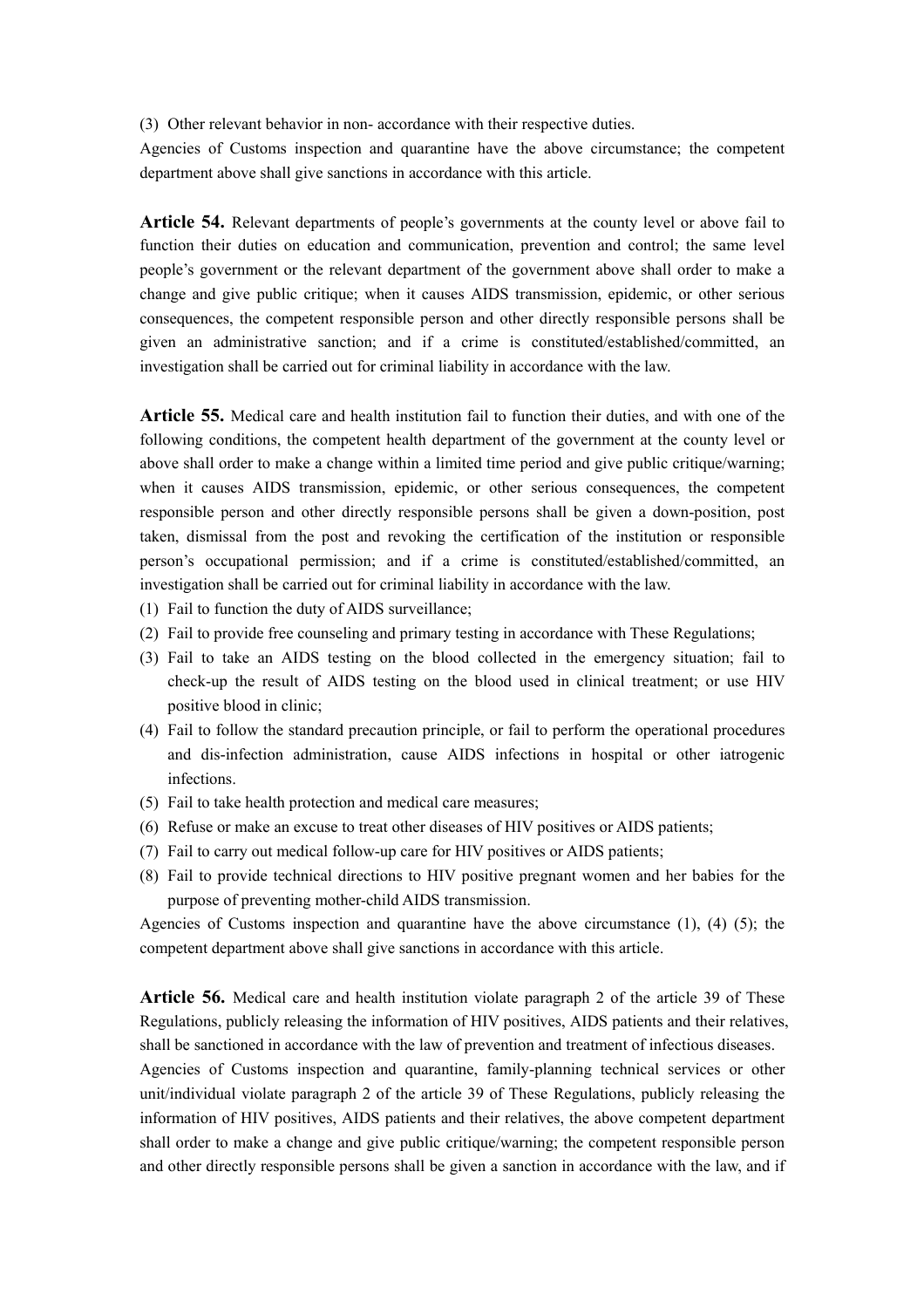the circumstances are serious, the permission-issuing department shall revoke the permission of the agencies or responsible person's certification.

**Article 57.** Blood and single plasma collection stations violate These Regulations and with one of the following conditions, if a crime is constituted/established/committed, an investigation shall be carried out for criminal liability in accordance with the law, if not, then the competent health department of the people's governments at the county level or above shall give a sanction in accordance with the law of blood donation and the regulations on blood-products administration; when it causes AIDS transmission, epidemic, or other serious consequences, the competent responsible person and other directly responsible persons shall be given a down-position, post taken, dismissal from the post, and it may also revoke the certification of the blood collection station or the single plasma collection station:

- (1) Fail to carry out AIDS test for the collected human blood or plasma, or continue to collect the HIV positive human blood or plasma;
- (2) Provide human blood or plasma, with HIV positive or without AIDS testing, to medical institution and blood-product manufacturer.

**Article 58.** When any agency, that violates article 36 of These Regulation to collect or use human tissue, organ, cell, and bone marrow etc, the competent health department of the county people's government shall order the agency to make a change and give public critique/warning; when the circumstance is serious, the agency shall be stopped for operation until further notice, the operational certification or business license shall be revoked by the issuing department.

**Article 59.** Agency of Customs Inspection and Quarantine shall ban the importation or monitor the disposal of the imported human blood, plasma, tissue, organ, cell, bone marrow etc, which failed to get the import-permission from the competent department of the State Council; when any agency provides or use human blood plasma, tissue, organ, cell, bone marrow etc. which does not be inspected by the Customs Inspection and Quarantine, the competent health department at the county level or above shall confiscate these items and all incomes against the law, and impose a fine of, not less than 3 and not more than 5 times, the value of these items; the competent responsible person and other directly responsible persons shall be given a sanction, in accordance with the law by its agency or the competent department above.

Imported blood-product without the permission of drug-administration of the State Council shall be given a sanction in accordance with the regulations of drug administration.

**Article 60.** Blood and simple plasma collection station, medical care and health institution, and blood-product manufacturer, that violate the law and the administrative regulations and thereby causing other person being infected by HIV, shall be assumed to have compensation liability in accordance with the civil law.

**Article 61.** The competent health department of the people's governments at the county level or above shall order a warning and a change within a limited period of time to the manager of public locations, who fails to check the health-certification of the servants or to permit servant without a health certification to provide the serve, and to the manager of public location, who fails to put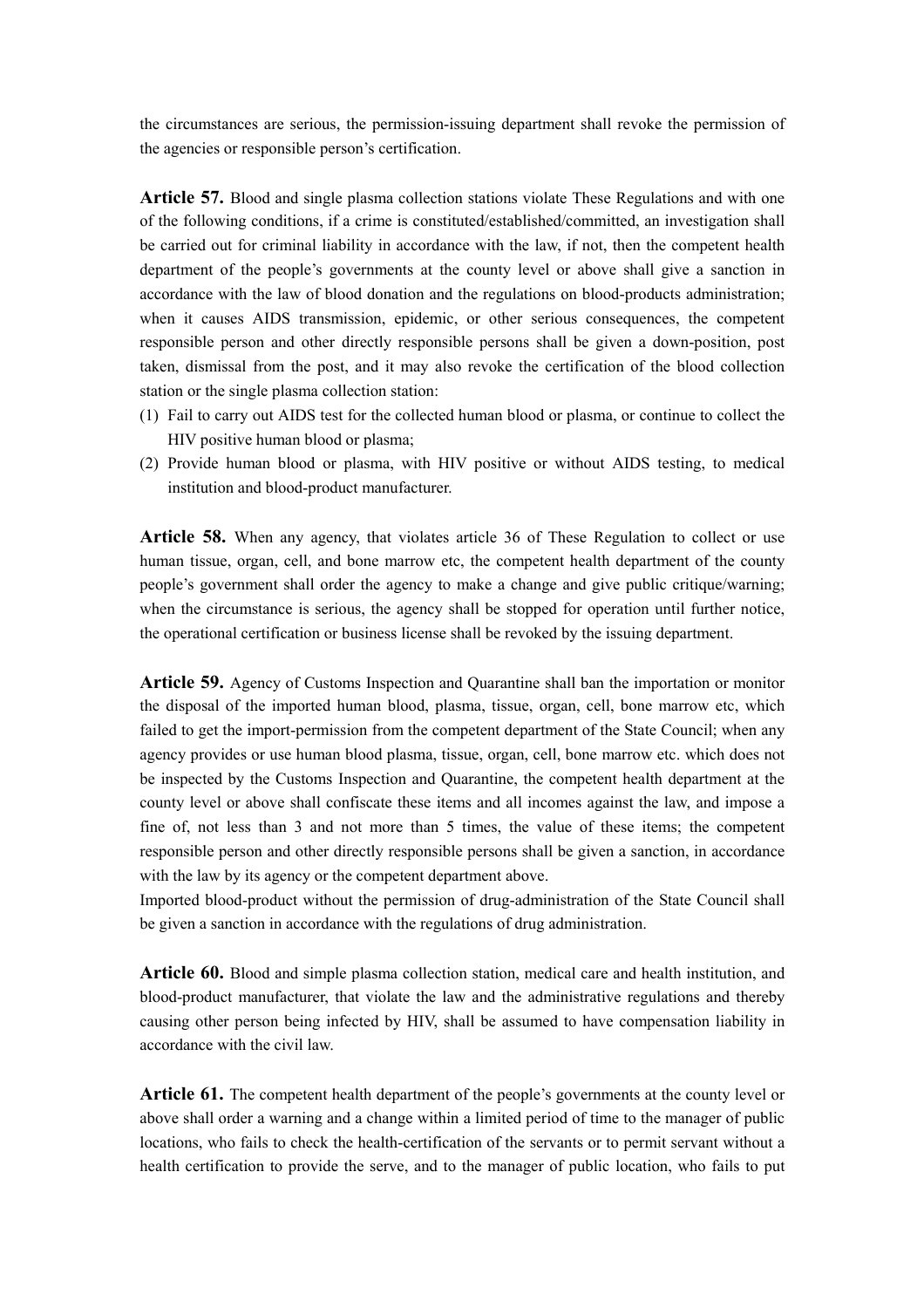condom vending machine or distribute condoms in its location which is identified by the people's government at Provinces, Autonomous Regions, or Municipalities. The managers may also be imposed a fine of, not less than 500 RMB and not more than 5000 RMB; when the manager fails to make a change within the limited period of time, the business shall be ordered to stop, and when the circumstance is serious, its business permission or license shall be revoked by its issuing department.

**Article 62.** HIV positive or AIDS patient who on purpose spread AIDS shall have the legal liability for compensation in accordance with the civil law, and if a crime is constituted/established/committed, an investigation shall be carried out for criminal liability in accordance with the law.

# **Chapter VII: Supplementary Provisions**

**Article 63.** Terms as used in These Regulations shall have the defined meaning:

AIDS means Acquired Immune Deficiency Syndrome caused by Human Immune Virus.

Drug-maintenance treatment for drug-abusers means a maintaining treatment of using the proper drug for drug-abuser, that shall be performed within the medical care or health institution which is permitted to carry out drug-addiction treatment, and for the purpose of relieving the addictive-response of the abused drug, reducing the infection and spread of HIV caused by injecting the abused drug, and thereby reducing the diseases, death, and crimes caused by the addiction to the abused drug.

Standard precaution principle means that medical and health staff shall take all necessary protection measures whenever they contact patients' blood or other human body-liquid, or the item contaminated by human blood or body-liquid, all of which shall be regarded as potentially infectious pathogenic.

HIV infection vulnerable groups with high-risk behaviors means the groups of the people who practice the risk-behavior of commercial sex, multi-sexual partners, or injecting drug use, and men who have sex with men.

AIDS surveillance means systemically and continuously to collect data about the distribution of AIDS (or HIV infection) among various human groups and relevant factors, to comprehensively analyze the data, for the purpose of providing timely and reliable information to relevant department in the strategy and measures designing of AIDS prevention and control, and evaluating the effectiveness of the prevention and control measures.

AIDS testing means to test human blood, other body-liquid, organ tissue, blood-derivative for HIV, HIV-antibody and relevant immune indicators. It includes the AIDS testing during surveillance,